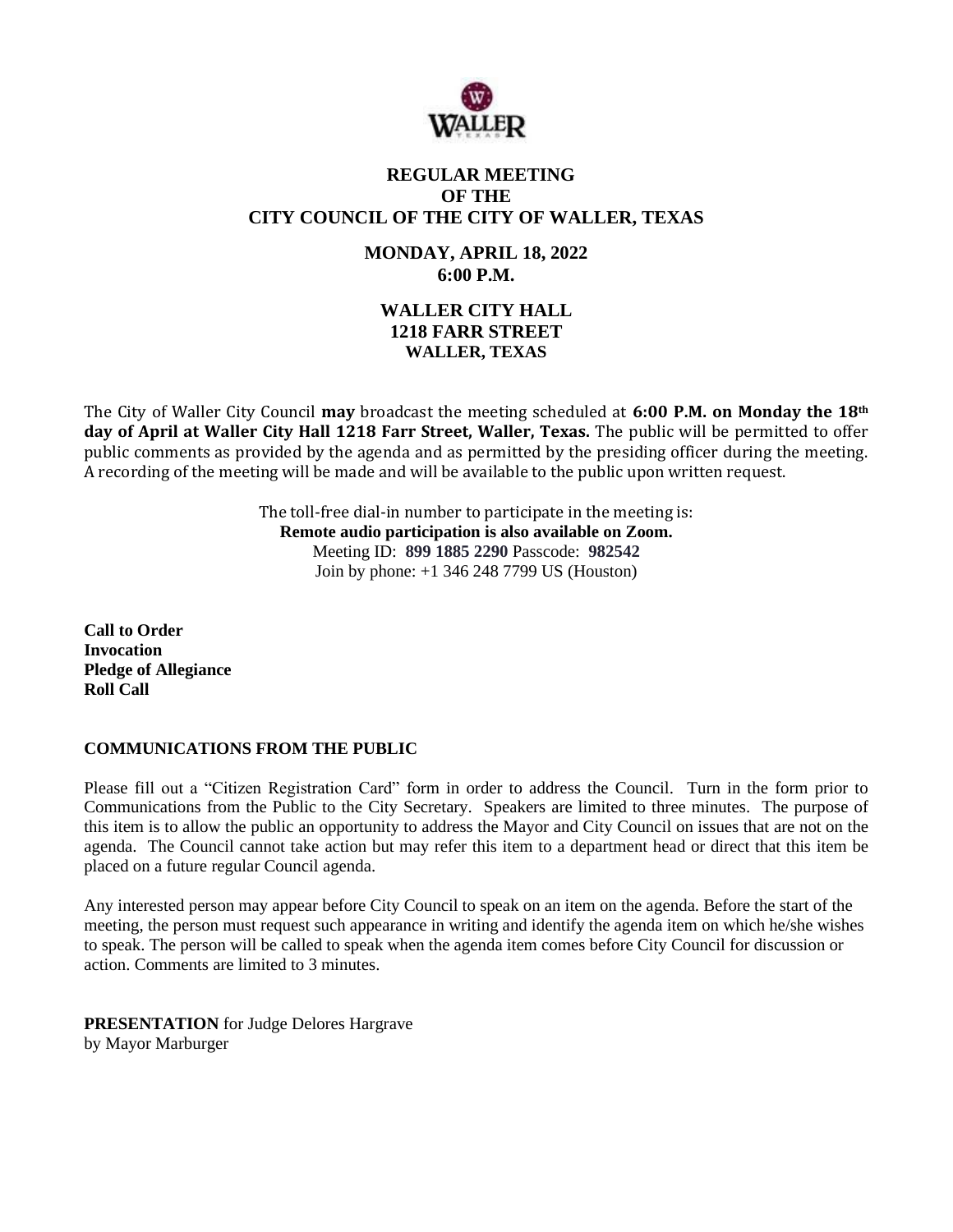## **CONSENT AGENDA ITEMS**

This agenda consists of non-controversial, or "housekeeping" items required by law. Items may be removed from the Consent Agenda by any Councilmember making such a request prior to a motion and vote on the Consent Agenda.

- 1. Approval of Minutes for March 15, 2022, Special Meeting.
- 2. Approval of Minutes for March 21, 2022, Regular Meeting.
- 3. Tax Refund for Love's Family Affiliated Fund per HCAD for year 2021.
- 4. Approval of the Quarterly Investment Report.

## **REGULAR AGENDA ITEMS**

- 5. Discussion and possible action to renew a five-year contract with Republic Services for solid waste collection for the City of Waller.
- 6. Discussion and possible action to solicit an RFP for cleaning services for the City of Waller building and office facilities.
- 7. Discussion and possible action to approve a new job description for Municipal Court Judge.
- 8. Discussion and possible action to modify the City of Waller civic center rental agreement.
- 9. Discussion and possible action to create and sponsor a city team for the upcoming relay for life cancer walk.
- 10. Discussion and possible action regarding additional projects eligible under the American Rescue Plan Act (ARPA) funds.
- 11. Discussion and possible action to approve final plat on Oakwood Estates Section 1 for Field Store Development, LLC.
- 12. Discussion and possible action on the bids received for the City of Waller FM 2920 extension of water, gas, and sewer lines project.
- 13. Discussion and possible action for approval of Beacon Hill section one Capital Parkway Street Dedication preliminary plat.
- 14. Discussion and possible action to rescind Council's vote to sell the Maroon Tahoe at auction and allow an internal transfer to Public Works.
- 15. Discussion and possible action for Public Works items to be deemed as surplus and sent to auction.
- 16. Discussion and possible action to approve WEDC Resolution 2022-02 approving the Broadband feasibility study by Finishes Communication as an infrastructure project to promote or develop new or expanded business enterprise.